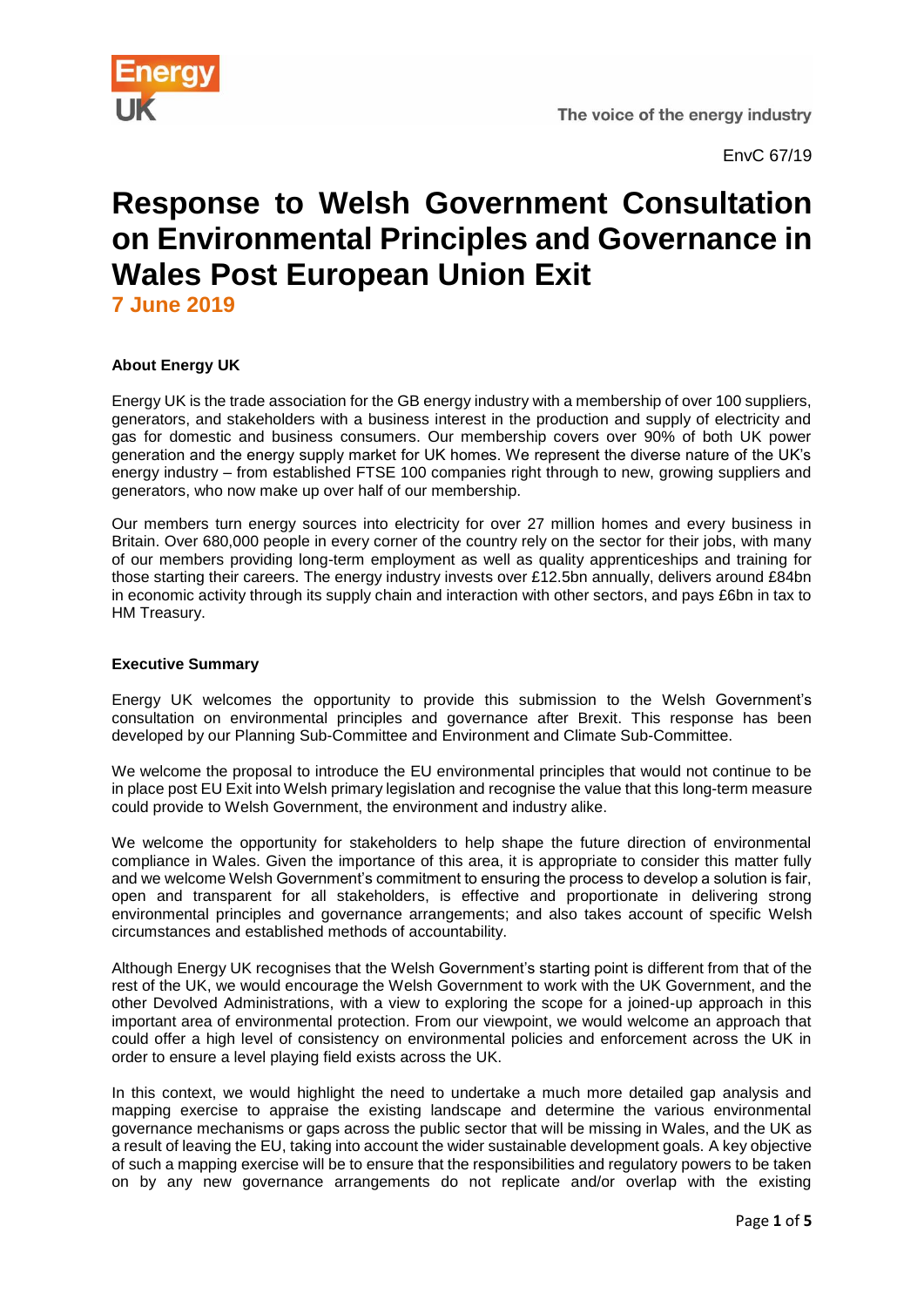

EnvC 67/19

environmental responsibilities and regulatory powers of other public bodies such as Natural Resource Wales. In addition, the new arrangements or new oversight body should not replicate, but work in harmony, with the existing regulatory framework including the Well-being of Future Generations (Wales) Act and the Environment (Wales) Act.

We would be happy to discuss any of the points made in further detail with Welsh Government or any other interested party if this is considered to be beneficial.

# **Response to Questions**

**.** 

#### **Question 1: Do you agree the following principles [Rectification at Source/Polluter Pays] should be included within legislation for Wales?**

We welcome the proposal to include the principles of environmental protection within legislation. It is especially important to include the principles within Welsh legislation given the concerns expressed by MPs that the EU environmental principles may be weakened in UK law post EU-Exit. The energy sector in the UK has worked in alignment with the European environmental principles for some time, with these principles deeply embedded in the current legislative and regulatory framework – as an example the Industrial Emissions Directive is transposed into UK law via Permitting Regulations and is implicitly based on the EU Environmental Principles. We would therefore ask that the inclusion of these principles into legislation at a national level is done in a way that ensures the intended meaning of the principles as used in EU policy development is properly captured to ensure a consistent approach for industry.

Energy UK has concerns around the fact that it was unclear if the definitions for polluter and pollution are being considered in the wider context of use and depletion of natural resources to fit with the overarching sustainable development.

An issue raised in the 2014 'Utrecht Legal review of the Polluter Pays Principle'<sup>1</sup> highlights the issue of how multi-party causation is addressed. Although the Polluter Pays principle seems to provide an easy answer to the question 'who is responsible for the cost of environmental measures?' (i.e. the polluter), this easy answer might not be enough in cases where pollution is caused by a multitude of polluters. It may be sensible to consider that (inter)national environmental issues such as water pollution or air pollution, require a joint effort by all categories of polluters and a common governance approach across Devolved Administrations. It would be useful to understand how transboundary co-operation will be included within the implementation framework

#### **Question 2: Do you think there are other principles, which may also need to be included?**

Although environmental principles are important in providing a consistent framework, these need to be considered alongside other principles and wider social and economic considerations. Environmental policy-making needs to be evidence-based, risk-based and proportionate - taking into account the costs and benefits of a policy or regulatory proposal.

It might also be prudent to include international and national co-operation as a principle to assist policy formation.

#### **Question 3: Do you agree the duty to pursue sustainable management of natural resources and the application of the SMNR principles should be extended?**

Yes, Energy UK acknowledges that gaps would result from a transfer of responsibilities and would therefore support the extension of the duty to apply to additional Welsh public bodies in order to align objectives and provide a consistent basis for managing Wales' natural resources and enable collective decision-making.

<sup>1</sup> Lindhout, P.E. and van den Broek, B., 2014. The Polluter Pays Principle: Guidelines for Cost Recovery and Burden Sharing in the Case Law of the European Court of Justice. Utrecht Law Review, 10(2), pp.46–59. DOI: <http://doi.org/10.18352/ulr.268>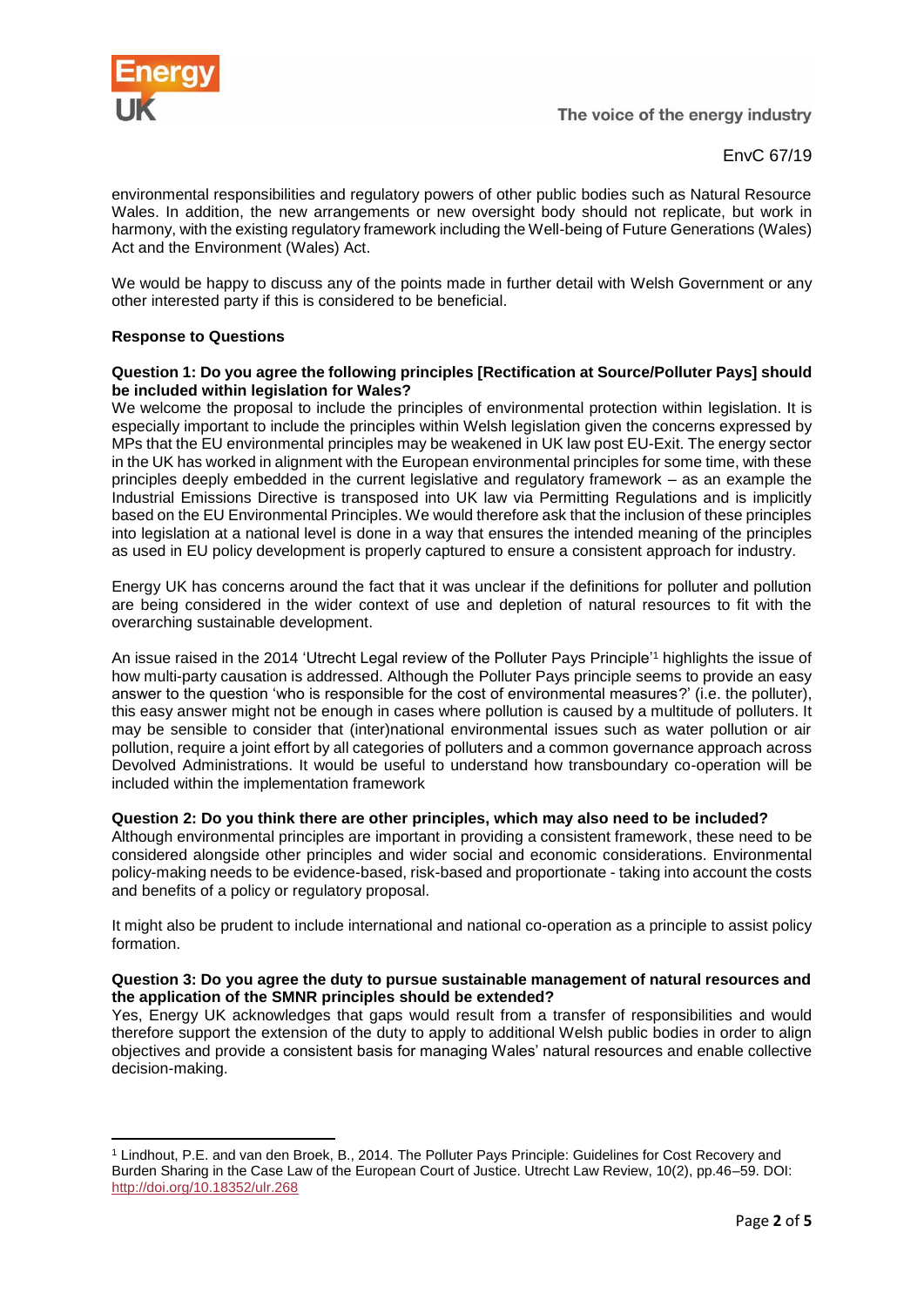

## **Question 4: On which Welsh public bodies, within devolved competence, do you consider a duty to pursue SMNR should apply?**

Energy UK supports such a duty applying to all Welsh public bodies.

# **Accountability**

#### **Question 5: Do you agree with the gaps identified, or do you consider there are other gaps, which need to be considered?**

Energy UK agrees with the gaps identified. Given that the EU Commission and CJEU will no longer be able to hold the UK or Welsh Government to account on environmental matters after the UK leaves the EU, we consider it important that any new governance structure has a remit to hold the Welsh Government to account. To meet this important responsibility, a new body would need to be fully independent, armed with the necessary powers and adequately resourced with funds and experienced staff.

The development of the new Welsh governance structure should be aligned with the development of the Office for Environmental Protection to ensure consistency across the UK.

We would however appreciate and welcome further clarification on transboundary consultation and how that will be implemented following exit from the EU.

Further consideration should also be given to establish cooperation arrangements between UK regulators and EU regulators, and to participate in discussions with key EU agencies in order to maintain high environmental standards.

#### **Question 6: What role should existing accountability bodies provide in a new environmental governance structure for Wales?**

Energy UK considers that existing accountability bodies based on primary legislation should provide either no or a limited role in a new environmental governance structure for Wales in order to avoid duplication.

#### **Question 7: Is the outlined role and objective appropriate for a body responsible for overseeing the implementation of environmental law in Wales?**

It is fundamentally important that additional governance arrangements have a clearly defined scope and do not duplicate or contradict existing arrangements. For example, the scope as described seems to overlap with some of the duties of NRW with regard to the implementation of legislation so new proposals will only work if some of the existing functions with NRW are transferred to any new body.

## **Question 8: Which policy areas should be included within the scope of new governance arrangements?**

We agree with the proposed policy areas to be included and note that the scope of a potential additional governance body includes climate change (in contrast to the UK Government proposals for the Office of Environmental Protection). We agree that there are benefits in taking climate change drivers into account; it is fundamentally important that an integrated "joined up" approach is taken to different policy drivers. However, we would suggest that further consideration of the respective roles of the new body and those of the Committee on Climate Change is required to ensure there is not duplication.

#### **Question 9: Do you consider the proposed list of bodies to be appropriate?**

In our view the focus should be on replacing the accountability functions removed by the UK's exit from the European Union. As such the remit should be to hold Welsh Government, and the proposed list of bodies outlined in the consultation document, to account similar to the role undertaken by the EC. Including any other bodies should be carefully considered as it potentially duplicates existing responsibilities and does not align with the principles of good regulation. It could also increase regulatory uncertainty and consequently the appetite for investment.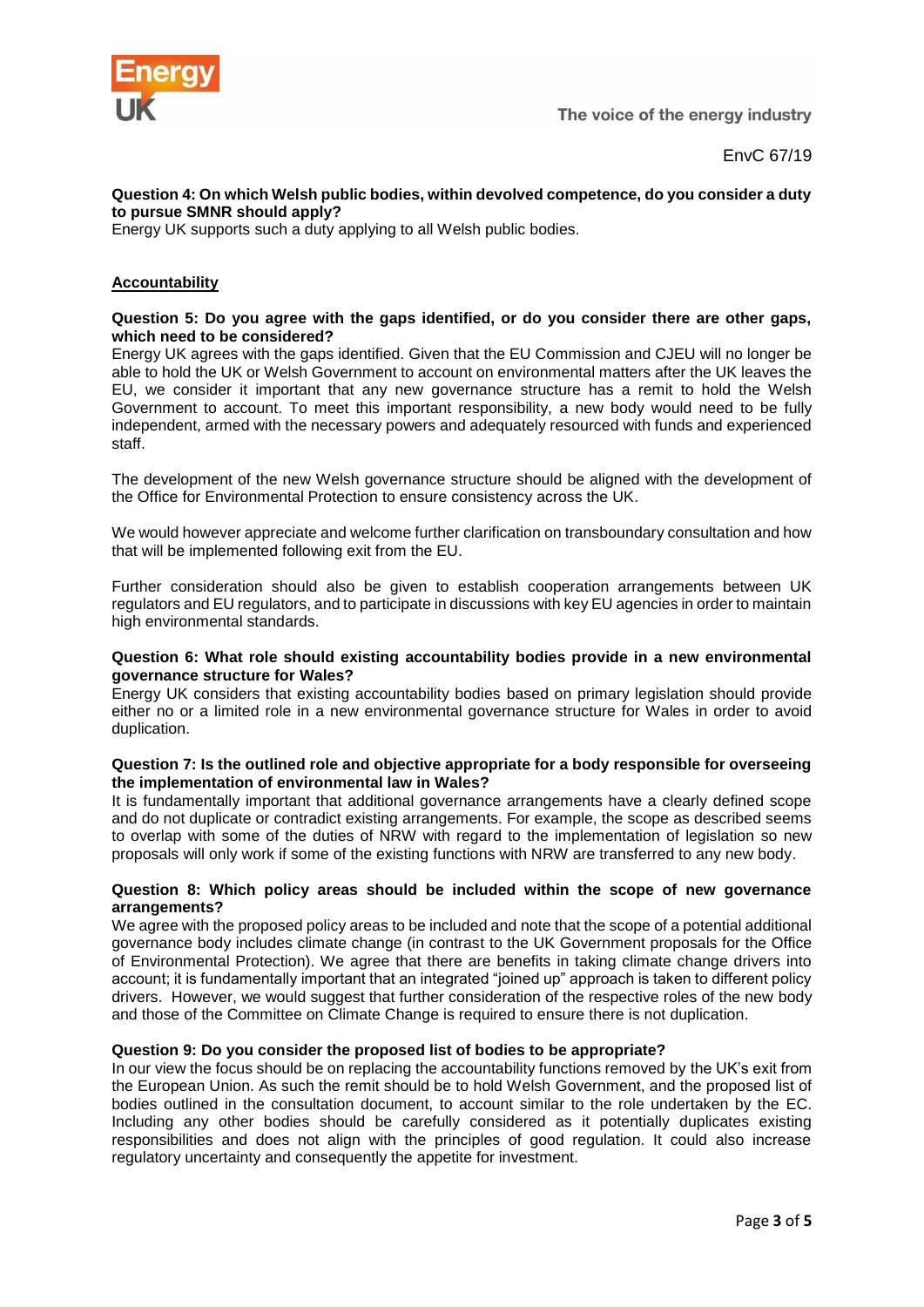

#### **Question 10: Do you consider there are other Welsh bodies, which should also fall within the remit of an oversight body?**

In the interests of avoiding duplication of responsibilities and functions, Energy UK considers that there are no other bodies which should fall under the remit of an oversight body.

## **Question 11: What should be the status, form and constitution of an oversight body?**

The oversight body should be able to scrutinise government and its performance in relation to all environmental law, including those laws that are brought into force at a future date.

However, an oversight body should not act as an enforcement body nor should it scrutinise new statutory proposals and policy on behalf of Government where there is direct conflict with its role. Clarity is needed on what such an oversight body could ultimately hold Welsh Government and bodies accountable for. Furthermore, strong links across all UK bodies will be key in order to achieve consistency across all regions of the UK.

#### **Question 12: Should an oversight body be able to act in an advisory capacity?**

A new oversight body could potentially act in an advisory capacity if the governance structure is set up in such a way to provide independent comment and does not conflict with its overall function and delivery of its role.

#### **Question 13: Should an oversight body be able to scrutinise implementation of environmental legislation?**

Currently, EU-derived environmental law, even once transposed into UK and devolved domestic law, remains under the jurisdiction of the EC and the Court of Justice of the European Union (CJEU). As such, we would expect this legislation to be overseen by new arrangements, such as an independent body, on exit from the EU in keeping with our overarching principle that any new arrangements should solely replace the European institutional deficit.

#### **Question 14: What should be the extent of this function?**

As flagged during the consultation phase leading up to the creation of the Office for Environmental Protection by UK Government, our members consider that any role created or new body should have legal power equal to that of the EU institutions it is replacing. As such, whether the Welsh Government decides to create a new function for an existing body or a new body entirely, both should have the ability to take Government to court, in the same way that the EC can refer an offending Member State to the CJEU.

Nevertheless, we consider that the scope of the proposed arrangement should be clearly set out in the new duty in order to avoid the risk of unintended 'regulatory creep'. The duty should specify a focussed and well-defined remit of any new scrutiny arrangements to hold Government to account whilst also ensuring certainty and stability for business.

#### **Question 15: What powers should a body have in order to investigate complaints from members of the public about the alleged failure to implement environmental law?**

It is also important that while appropriate open, fair and free of cost governance arrangements should be put in place to scrutinise and allow challenge of Government actions, these should not create a system that is open to misuse by individuals who disagree with a decision, as a means to frustrate development.

The oversight body should have discretion as to whether to act and need only act on a proportionate basis.

## **Question 16: What informal and formal methods of enforcement do you consider an oversight body should operate in order to delivery on its role and objectives?**

Energy UK considers that any approach to enforcement must be focused, in the first instance, on the implementation of positive environmental outcomes. We would urge caution against any